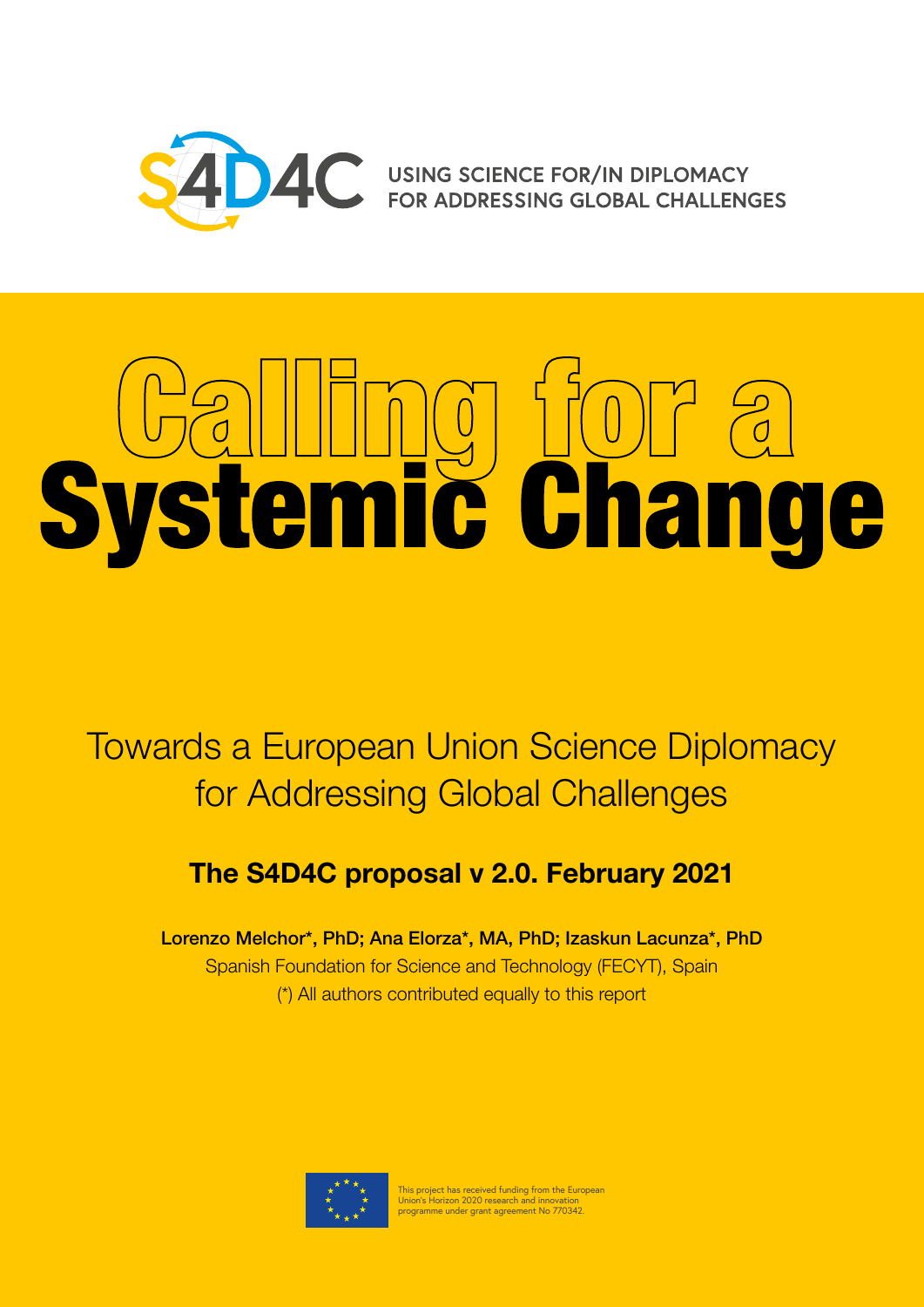As we publish this report, the COVID-19 pandemic is bringing to the limit health, social, economic, and labour systems all over the world, causing turbulences in regional, international and multilateral relations. At the same time, science and its ability to inform policies for better response has become a crucial dimension of the answer to the crisis. COVID-19 is testing the ability of countries and regions to collaborate and fight in a united way.

Now, more than ever, we believe that **science diplomacy**, understood as a series of structured practices at the intersection of science, technology and foreign policy, **can become a fundamental dimension to the European Union and its Member States for addressing global challenges**.

**This infographics presents our proposal for a EU science diplomacy addressing global challenges and it is an extreme condensed version of the [full report.](https://www.s4d4c.eu/wp-content/uploads/2021/02/S4D4C-Calling-for-a-Systemic-Change-Policy-Report-v2.0.pdf)**

All this report is a summary of a series of cocreation networking meetings of the European and global science diplomacy communities, of other key outputs from the S4D4C projects and other researchers and key opinion leaders in the field, and of our own practice in science diplomacy over the last years.

### **How to cite this infographics**

If you want to refer to the content of this infographics, please cite the full policy report: Lorenzo Melchor, Ana Elorza, and Izaskun Lacunza. 2021. *Calling for a Systemic Change: Towards a EU Science Diplomacy for Addressing Global Challenges*. V 2.0. S4D4C Policy Report, Madrid: S4D4C.

[Available on:](https://www.s4d4c.eu/wp-content/uploads/2020/05/S4D4C-Calling-for-a-Systemic-Change-Policy-Report-v1.0.pdf) **[this link](https://www.s4d4c.eu/new-version-calling-for-a-systemic-change-towards-a-eu-science-diplomacy-for-addressing-global-challenges)**

# ACKNOWLEDGEMENTS

The authors wish to thank all S4D4C members and associate partners as well as panellists and attendees of our S4D4C conferences. We would like to specially acknowledge their support and input in the preparation of this report to: Ewert Aukes, Elke Dall, Alexander Degelsegger-Márquez, Tim Flink, Marga Gual Soler, Maria Josten, Radenka Krsmanovi Whiffen, Stefan Kuhlman, Nadia Meyer, Gonzalo Ordóñez-Matamoros, Sheila Perosa, Charlotte Rungius, Halina Walasek, Helen B Woods, and Mitchell Young.

### **METHODOLOGY**

The conceptualisation and identification of stoppers, warnings, and drivers in the three systems of science, diplomacy, and science diplomacy, followed a qualitative approach based on multiple sources of information.

The two S4D4C networking meetings in Madrid (2018) and Berlin (2019) served to foster discussion around science diplomacy in both the global and European contexts. We collected personal notes of the main messages and recommendations outspoken by invited speakers and participants.

We related these main messages to the overall S4D4C theoretical and empirical framework by conducting content analysis of key outputs from S4D4C such as academic publications and policy briefs/reports.

We tried to align and merge the identified items to academic contributions, policy reports, and personal communications from key opinion leaders in the field.

Our own practice in science diplomacy over the last years also helped during the identification and selection process.

Lastly, a set of S4D4C partners and external experts (acknowledged here as contributors) reviewed the report completing our conceptual analysis with their insights and assessing its overall quality.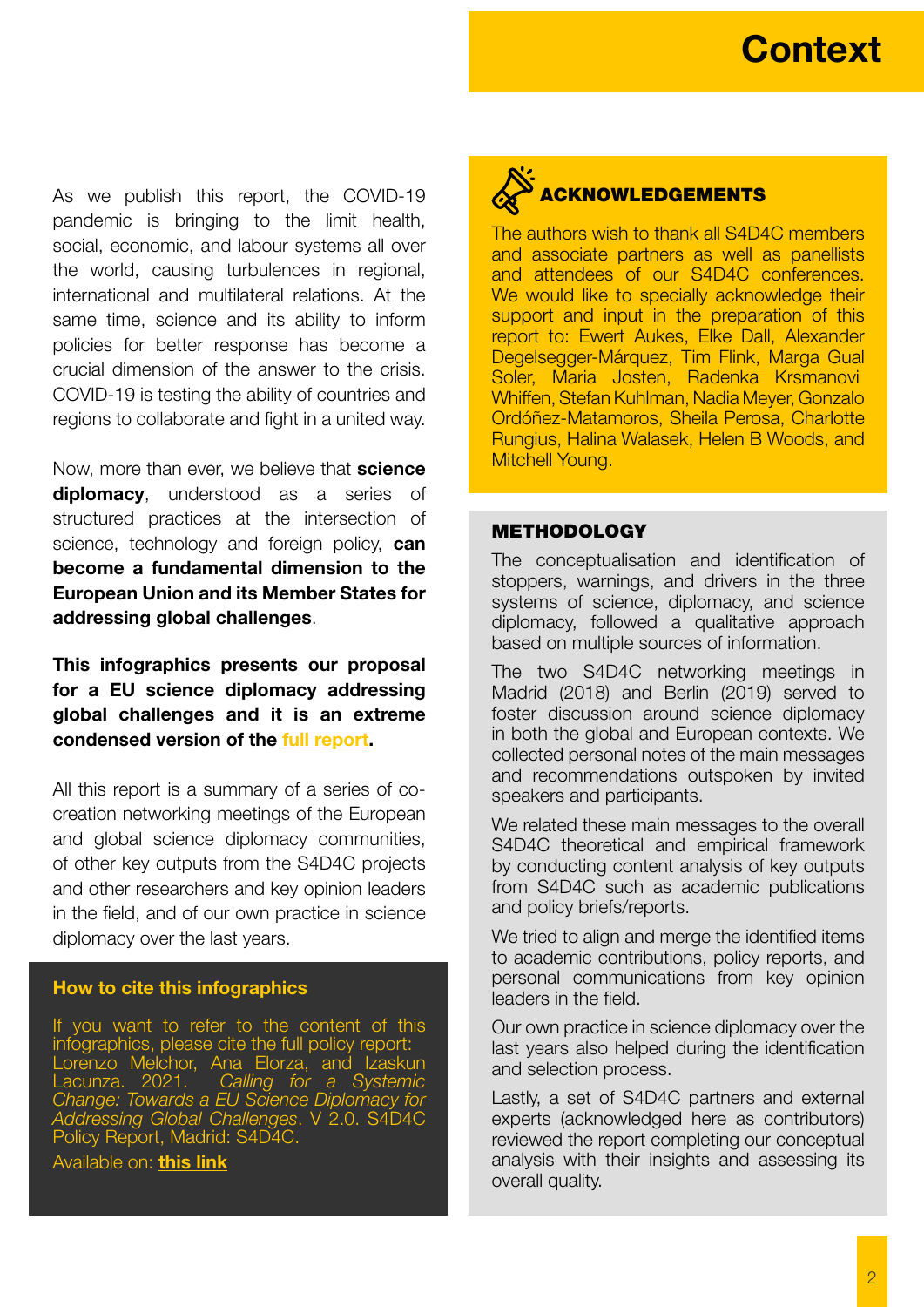# **[Where do](#page-3-0) [we want to be?](#page-3-0)**

**[Where](#page-6-0) [are we?](#page-6-0)** 

**[How will](#page-10-0) [we get there?](#page-10-0)**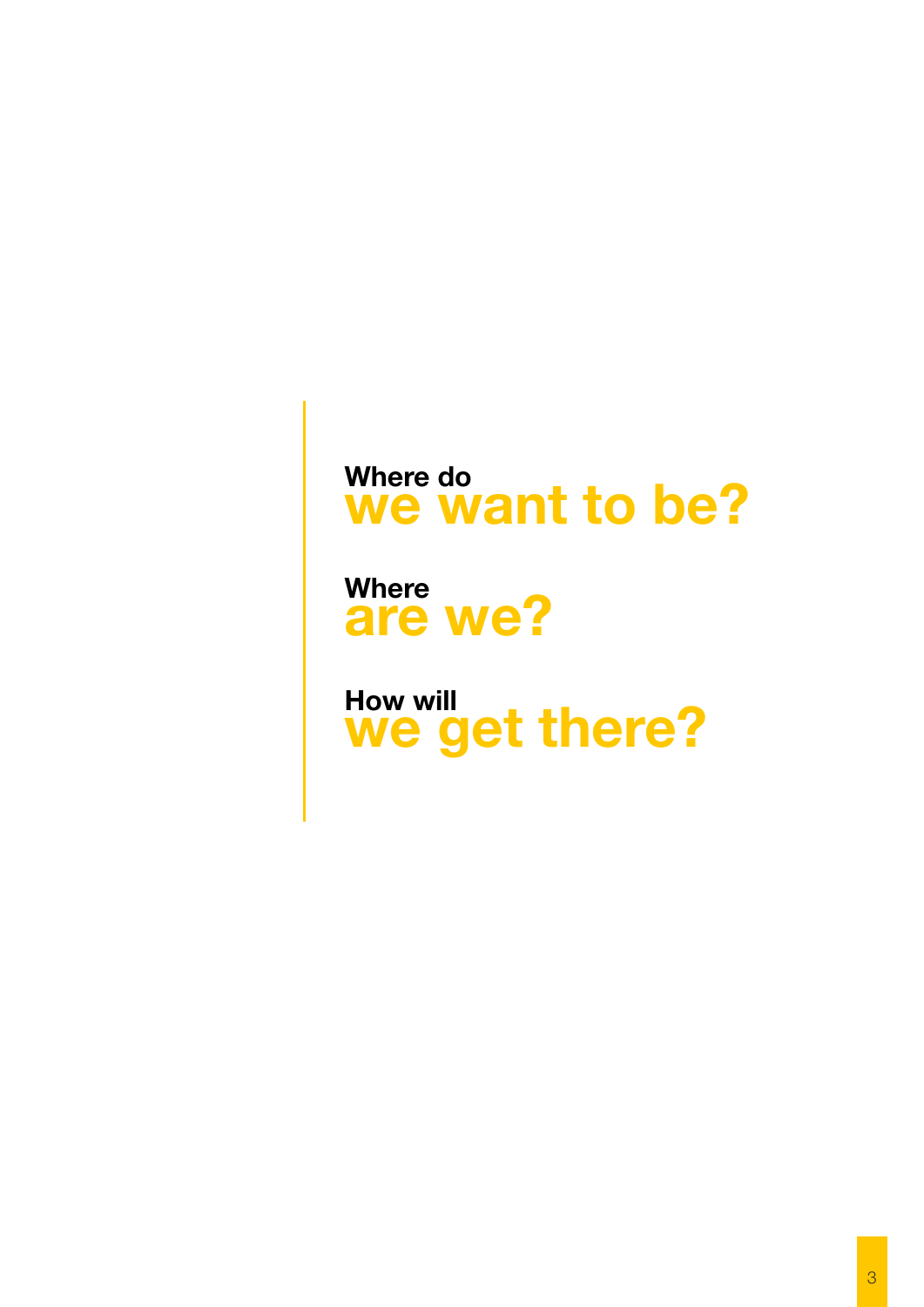# <span id="page-3-0"></span>**Where Do We Want to Be?**

**The European Union Science Diplomacy Vision, Mission and Principles for Addressing Global Challenges**



**WHERE DO WE WANT TO BE?**

[WHERE ARE WE?](#page-6-0)

[HOW WILL WE GET THERE?](#page-10-0)

The European Union science diplomacy needs to contribute to address global challenges in a just and socially fair manner. Hereby, we propose a vision, a mission, and a set of principles for such a EU Science Diplomacy.

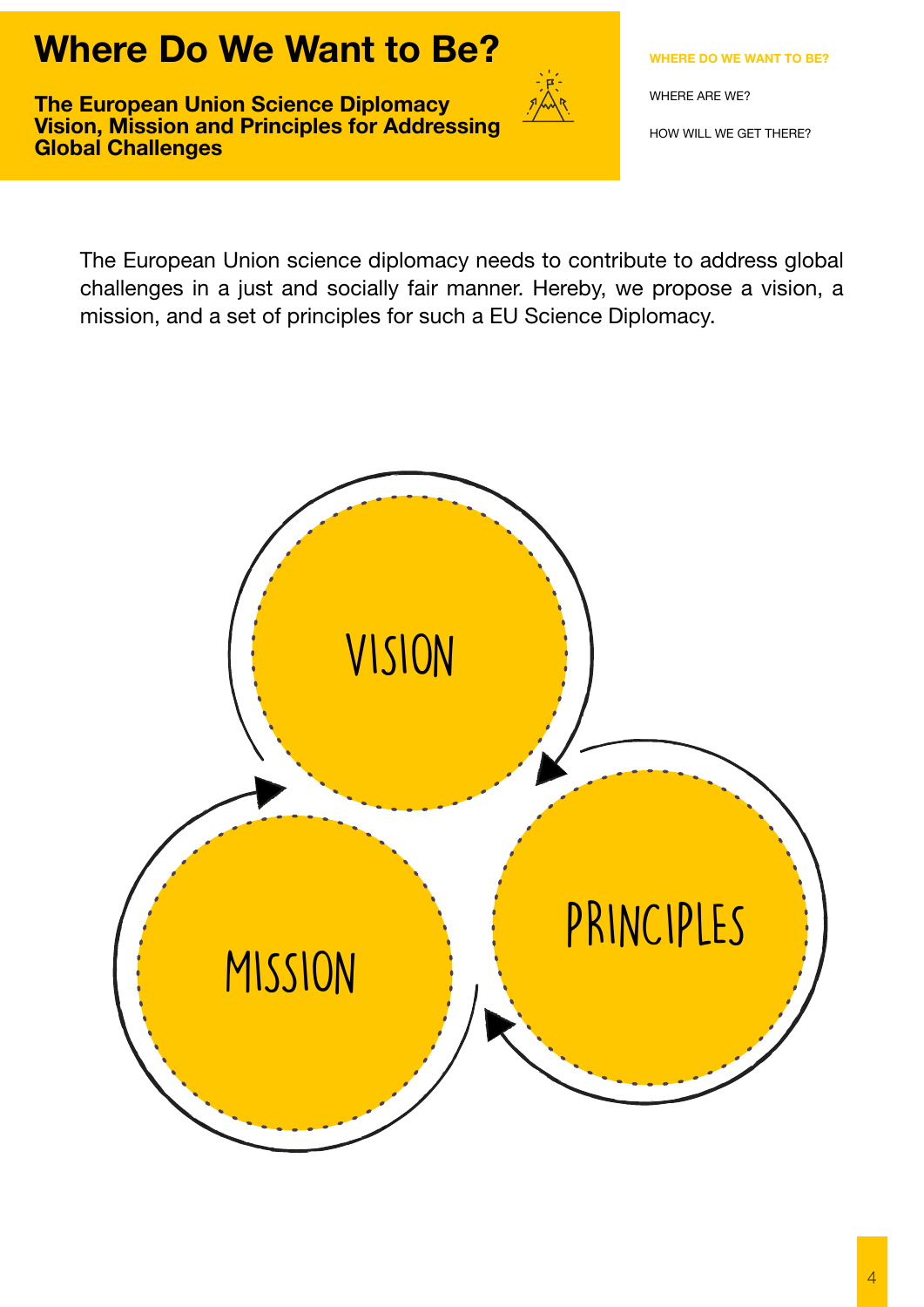# <span id="page-4-0"></span>**Where Do We Want to Be?**

**The European Union Science Diplomacy Vision, Mission and Values for Addressing Global Challenges**



### **[WHERE DO WE WANT TO BE?](#page-3-0)**

[WHERE ARE WE?](#page-6-0)

[HOW WILL WE GET THERE?](#page-10-0)

# **A vision for the EU**

• The EU is a global leader in addressing global challenges with a holistic approach that cherishes democratic values and scientific evidence-centred approach in a balanced way.

• The EU places global challenges at the core of its policy objectives and puts in place the necessary transformative changes to tackle them.

- The EU acknowledges science as an important dimension of its foreign policy because of its capacity to:
	- address and solve global challenges,
	- **n** provide space for EU and MS to align foreign policy strategies towards common goals,
	- <sup>n</sup> bring closer non-EU countries that decide to become associated members to EU science, technology and innovation framework programmes,
	- **Example 1** contribute to build the European identity, and
	- **Example 2** carry the banner for European values worldwide

# **A Vision for the EU Science Diplomacy**

In order to achieve the proposed EU vision, we have to nurture the following vision of EU science diplomacy:

<sup>n</sup> EU science and EU diplomacy join forces in order to address global challenges and apply the necessary systemic changes for success

<sup>n</sup> EU science diplomacy aims to help develop integrated and mission-oriented policies to better tackle global challenges

<sup>n</sup> EU science diplomacy is rooted in scientific culture, diplomatic culture, and political culture, to contribute to the geopolitical dimension of the European Research Area, to become a driver of EU foreign policy, and to help implement the European Commission's priorities.

# **A Mission of the EU Science Diplomacy**

EU science diplomacy for addressing global challenges incorporates:

- **Informing foreign policies using scientific evidence and knowledge to help address global challenges.**
- <sup>n</sup> Strengthening links with countries all over the world in order to address global challenges together.
- <sup>n</sup> Contributing to position the EU as a global leader in addressing common challenges and reinforcing cooperation in the European Neighbourhood.
- <sup>n</sup> Raising awareness of large scale EU initiatives and their geopolitical impact.
- <sup>n</sup> Becoming a key process to bring together all kinds of stakeholders for the co-design of missionoriented EU science and innovation so that its outcomes better address global challenges.
- Being a driver of wider EU foreign policy goals.
- <sup>n</sup> Contributing to the coordination and alignment of EU and MS foreign policies.
- <sup>n</sup> Working for the convergence of interests from individuals, stakeholders, regions, nations, and international and supranational organisations towards addressing global challenges.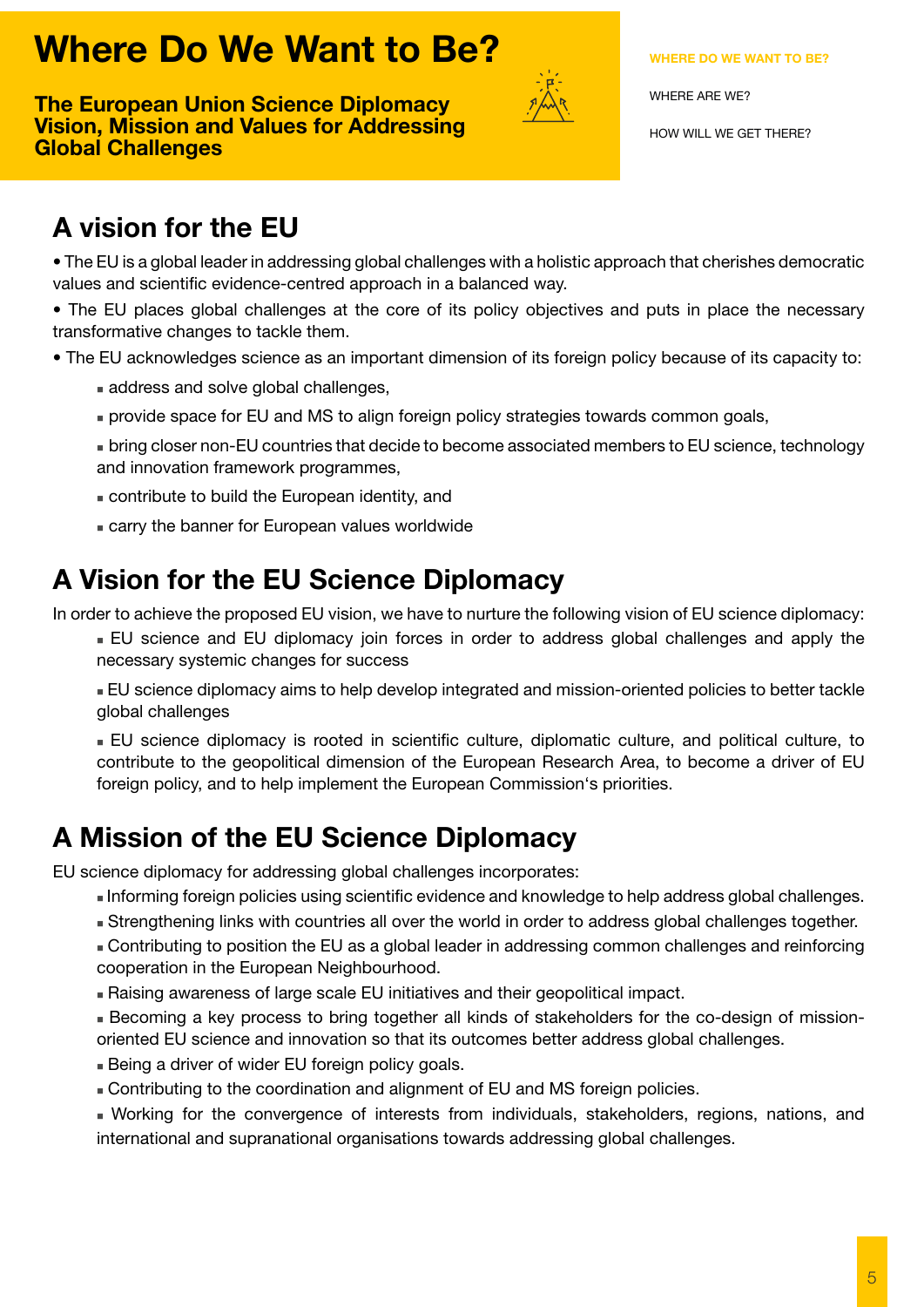# <span id="page-5-0"></span>**Where Do We Want to Be?**

**The European Union Science Diplomacy Vision, Mission and Values for Addressing Global Challenges**



[WHERE ARE WE?](#page-6-0)

[HOW WILL WE GET THERE?](#page-10-0)

# **Principles of the EU Science Diplomacy**

The EU science diplomacy acknowledges the principles presented in the Madrid Declaration on Science [Diplomacy](https://www.s4d4c.eu/s4d4c-1st-global-meeting/the-madrid-declaration-on-science-diplomacy/) and applies them to the EU context:

**• Value for citizens:** EU science diplomacy works to address global challenges particularly relevant to European citizens.

**• Methodological diversity:** it encompasses explicit and implicit science diplomacy forms. EU science diplomacy may be implicit sometimes due to strategic choices.

**• Demonstrable impact:** it works on the design of a methodology to measure its potential positive and, also, unintended or even negative effects.

**• Evidence-informed:** it builds on the integration of evidence, either content-related, context-related, or process-related.

**• Collaboration and inclusion:** it acknowledges its multi-actor effort. In particular, it acknowledges the wealth that the European Union diversity brings into addressing global challenges, whereas at the same time demanding new governance mechanisms.

**• Capacity building:** it builds on the benefit that exchange and capacity building activities will have on all stakeholders involved in science diplomacy.

**• Independence of science:** it acknowledges science as an extremely useful tool for addressing global challenges and for improving international relationships as long as it is not distorted by ideological goals.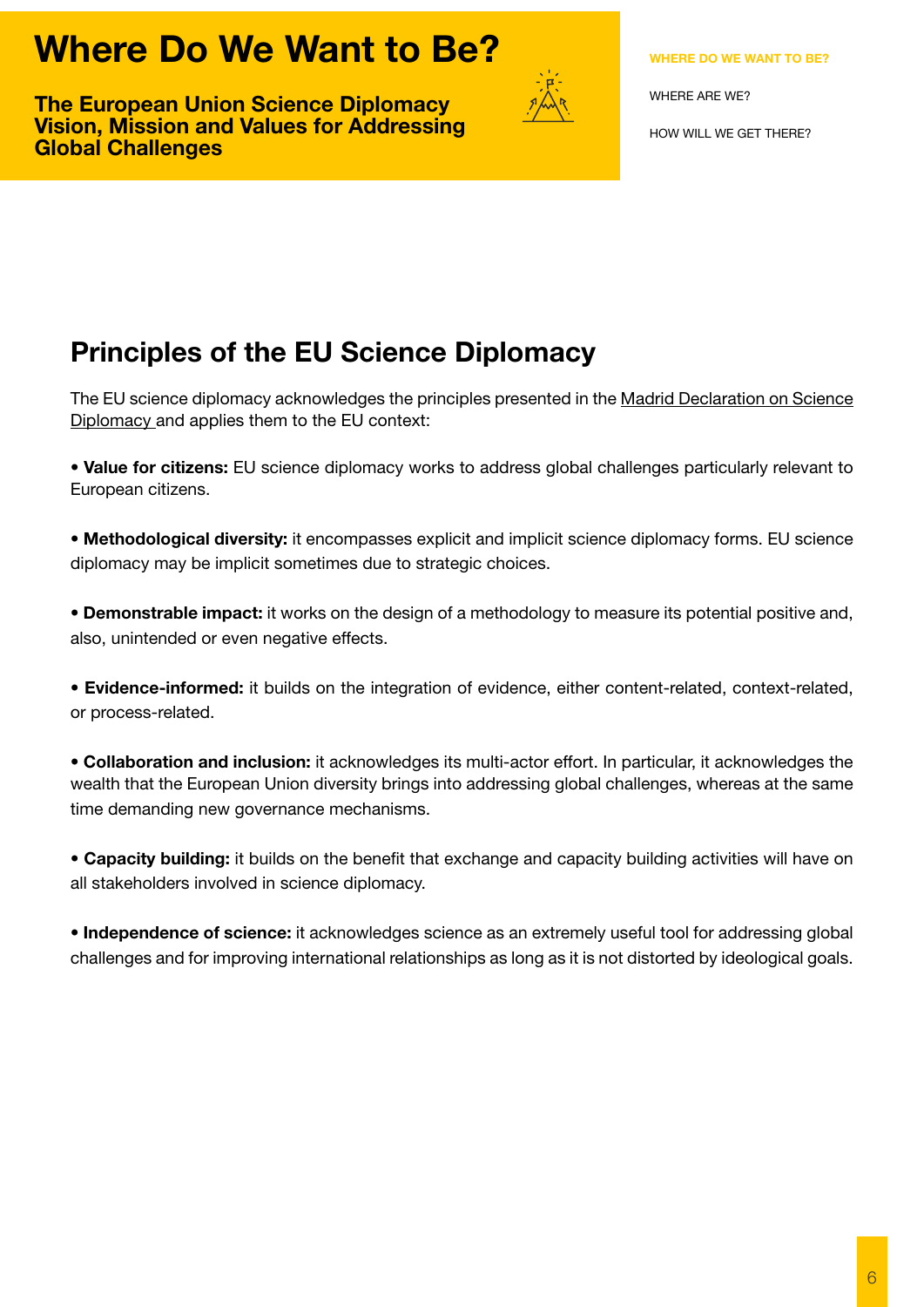### <span id="page-6-0"></span>**EU Science Diplomacy Stoppers, Warnings, and Drivers for Addressing Global Challenges**



[WHERE DO WE WANT TO BE?](#page-3-0)

**WHERE ARE WE?**

[HOW WILL WE GET THERE?](#page-10-0)

We have identified a set of stoppers, warnings and drivers for a EU science diplomacy focused on addressing global challenges, which are specific to the science, diplomacy or the overarching science diplomacy system

STOPPERS, WARNINGS AND DRIVERS FOR ADDRESSING GLOBAL CHALLENGES

# SCIENCE DIPLOMACY SCIENCE DIPLOMACY

- Scientific and research misconduct • Insufficient European research workforce [• Lack of structured policy](#page-7-0)  engagement in scientific institutions
- The Ivory Tower culture

• Nationalisms, protectionisms and populisms • Socio-political fractures in the EU • Political decisions outweigh scientific evidence • The tragedy of the commons

• Growing mistrust in democracy, institutions and experts • Discoordination

- between government departments
- Limited or no funding schemes
- Need for strengthening institutions

• Specialised, fragmented and continuously evolving scientific knowledge • Bureaucracy and resistance to recognise interface professionals • Science advice mechanisms are complex • Lack of diplomatic training in the research community

• Globalisation, new actors and cooperation goals • Adaptation to digitalisation and information technologies • Common Foreign and Security Policy, a work in progress • Lack of scientific training in the diplomatic community

understandings about science diplomacy • Different mind sets, cultures, and rules to bridge • Competitive versus collaborative approach • Weak political leadership for science diplomacy

• Different

• Science and collaboration as core European values • Good examples of science advice mechanisms • The public value of science • Wider policy impact of research and innovation

• The EU: global leader in multilateralism and science • Good examples of [development cooperation](#page-8-0)  frameworks • Knowledge-based economic diplomacy • Science as a driver for diplomacy

• The EU shows leadership in SDGs and climate emergency • Global and regional charters for win-win actions

• Demand for training from both communities

[• Trust, empathy, political](#page-9-0)  will, and timeframes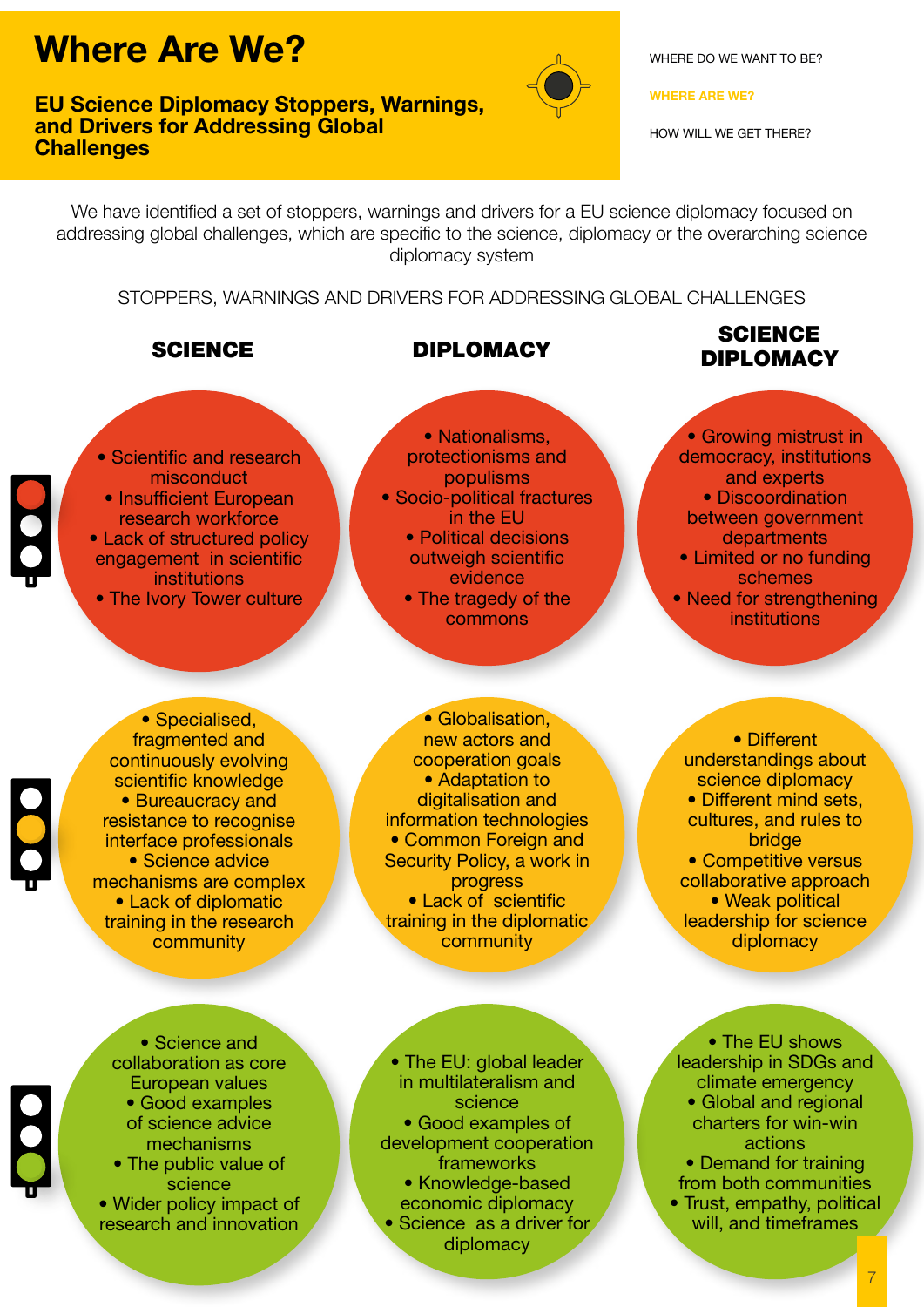# <span id="page-7-0"></span>**Addressing Global Challenges Using Science**



[WHERE DO WE WANT TO BE?](#page-3-0)

### **[WHERE ARE WE?](#page-6-0)**

[HOW WILL WE GET THERE?](#page-10-0)

### STOPPERS FOR ADDRESSING GLOBAL CHALLENGES USING SCIENCE

Scientific and research misconduct

> The lack of research integrity can affect people trust in science, reduce the impact of research investment and also harm people and the environment.

Insufficient European research workforce

An innovative EU able to take the global lead in addressing global challenges would require a bigger research workforce.

Lack of structured policy engagement in scientific institutions

The concept of science diplomacy for addressing global challenges needs to get more traction within the scientific community.

### The Ivory Tower culture

The academic community still struggles to better train researchers with transferable skills and staff their centres with diverse professionals.

### WARNINGS FOR ADDRESSING GLOBAL CHALLENGES USING SCIENCE

Specialised, fragmented and continuously evolving scientific knowledge Bureaucracy and resistance to recognise interface professionals Lack of diplomatic training in the research community Science advice mechanisms are complex Science and technology have had vast specialisation and the knowledge is continuously evolving, which all may hamper the impact of science in addressing global challenges. Public administration (including scientific) tends to be a rigid environment where adaptive changes take time to be implemented. The use of science advice mechanisms need to become much institutionalized and formalized. Science-policy-diplomacy interfaces require a set of skills in international affairs and negotiation often not developed by scientists.

### DRIVERS FOR ADDRESSING GLOBAL CHALLENGES USING SCIENCE

Science and collaboration as core European values Good examples of science advice mechanisms Wider policy impact of research and innovation The public value of science EU science contributes to EU values, so taking the lead in addressing global challenges is a natural move. Evidence and scienceinformed decision making and public policy development are one of the hallmarks of good governance and responsible public administration. Scientific values provide a common place for understanding and collaboration to find technical solutions to global challenges. Responsible Research and Innovation, Citizen Science, Open Science, or Science Diplomacy contributes to research and innovation having a wider policy impact.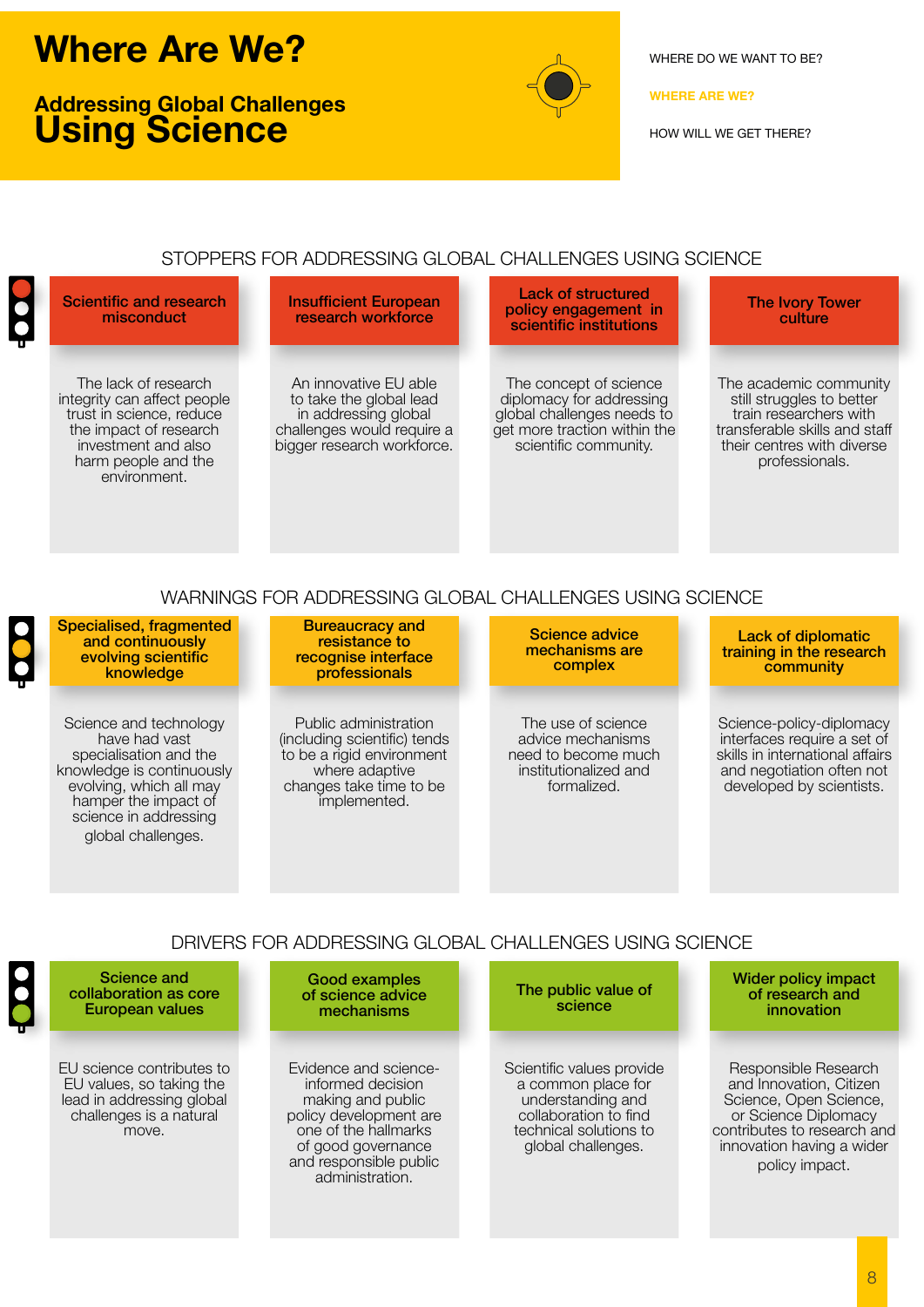# <span id="page-8-0"></span>**Addressing Global Challenges Using Diplomacy**



[WHERE DO WE WANT TO BE?](#page-3-0)

**[WHERE ARE WE?](#page-6-0)**

[HOW WILL WE GET THERE?](#page-10-0)

### STOPPERS FOR ADDRESSING GLOBAL CHALLENGES USING DIPLOMACY



### WARNINGS FOR ADDRESSING GLOBAL CHALLENGES USING DIPLOMACY

| Globalisation,<br>new actors and<br>cooperation goals                                                                                                                                                    | <b>Adaptation to</b><br>digitalisation and<br>information technologies                                                                                                                         | <b>Common Foreign</b><br><b>Security and Policy, a</b><br>work in progress                                                                                            | Lack of scientific<br>training in the<br>diplomatic community                                                                                                                   |
|----------------------------------------------------------------------------------------------------------------------------------------------------------------------------------------------------------|------------------------------------------------------------------------------------------------------------------------------------------------------------------------------------------------|-----------------------------------------------------------------------------------------------------------------------------------------------------------------------|---------------------------------------------------------------------------------------------------------------------------------------------------------------------------------|
| In science diplomacy.<br>the scientific public<br>administration, scientific<br>organisations, research<br>centres, universities,<br>learned societies, and<br>individual scientists all play<br>a role. | The global proliferation<br>of Information and<br>Communication<br>Technologies, the mass<br>adoption of social media,<br>and the use of big data<br>have an impact on<br>diplomacy practices. | Better coordination is in<br>progress and the European<br>External Action Service still<br>needs to become an even<br>more leading player in EU<br>science diplomacy. | Diplomats have been rarely<br>exposed to the science<br>and technology systems<br>and practices, hampering<br>how they understand and<br>engage with the research<br>community. |

### DRIVERS FOR ADDRESSING GLOBAL CHALLENGES USING DIPLOMACY

| $\bullet$ | The EU: global leader<br>in multilateralism and<br>science                                                                                        | Good examples<br>of development<br>cooperation frameworks                                                                                           | Knowledge-based<br>economic diplomacy                                                                                                               | Science as a driver for<br>diplomacy                                                               |
|-----------|---------------------------------------------------------------------------------------------------------------------------------------------------|-----------------------------------------------------------------------------------------------------------------------------------------------------|-----------------------------------------------------------------------------------------------------------------------------------------------------|----------------------------------------------------------------------------------------------------|
|           | The EU is a global leader in<br>multilateralism and global<br>governance, as well as a<br>global example of scientific<br>research collaboration. | Through the Sustainable<br>Development Goals, the<br>international community<br>has an acknowledged<br>frame of reference for<br>global objectives. | The role of knowledge<br>as a factor in economic<br>prosperity of countries is<br>taking a predominant role<br>in the relations between<br>nations. | Science is a universal<br>language and can link<br>communities where<br>political ties are weaker. |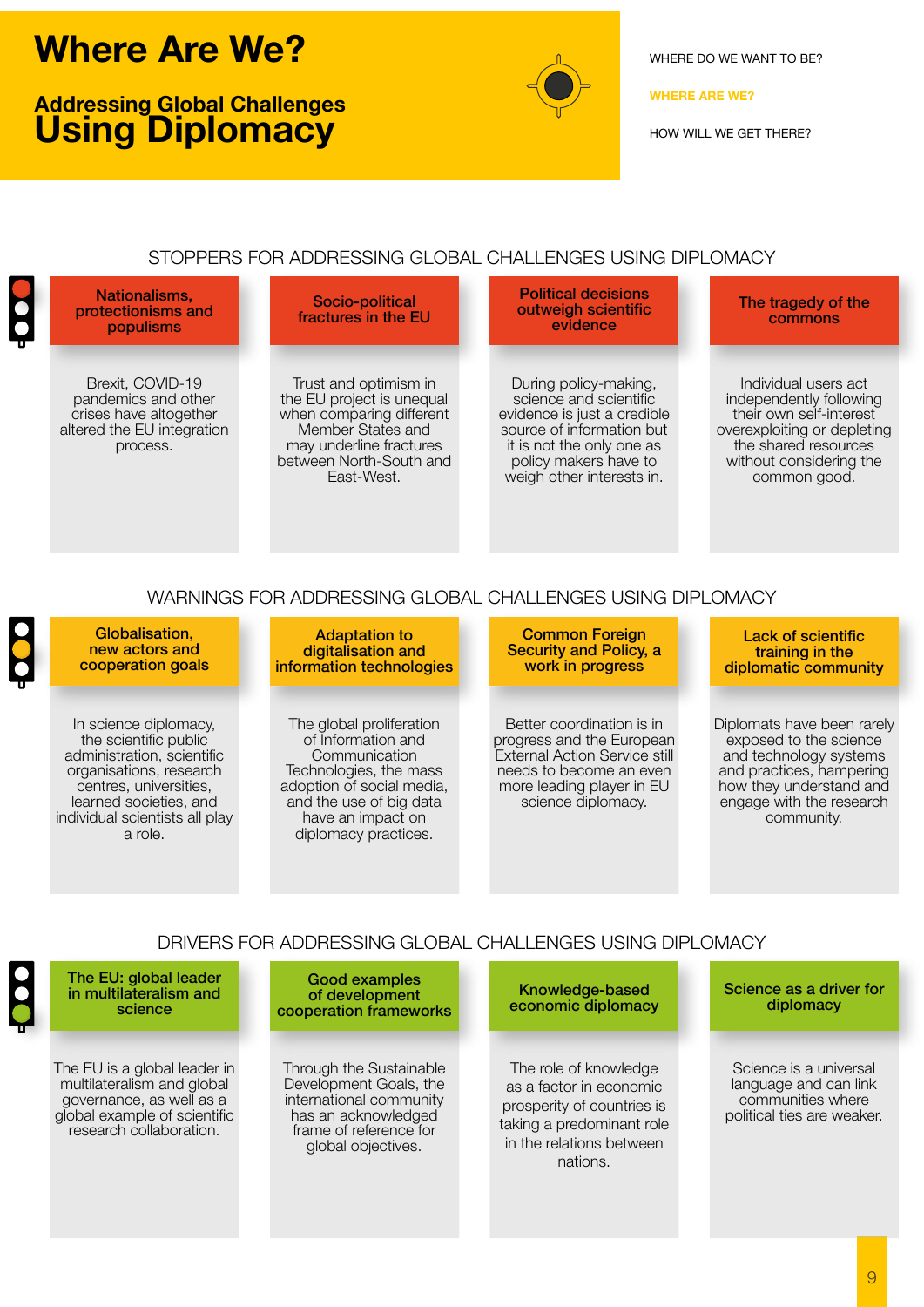# <span id="page-9-0"></span>**Addressing Global Challenges Using Science Diplomacy**



[WHERE DO WE WANT TO BE?](#page-3-0)

### **[WHERE ARE WE?](#page-6-0)**

[HOW WILL WE GET THERE?](#page-10-0)

### STOPPERS FOR ADDRESSING GLOBAL CHALLENGES USING SCIENCE DIPLOMACY



### WARNINGS FOR ADDRESSING GLOBAL CHALLENGES USING SCIENCE DIPLOMACY

| <b>Different</b><br>understandings about<br>science diplomacy                                                            | Different mindsets.<br>cultures, and rules to<br><b>bridge</b>                                                                                             | <b>Competitive vs</b><br>collaborative approach                                                   | <b>Weak political</b><br>leadership for science<br>diplomacy                                                                                         |
|--------------------------------------------------------------------------------------------------------------------------|------------------------------------------------------------------------------------------------------------------------------------------------------------|---------------------------------------------------------------------------------------------------|------------------------------------------------------------------------------------------------------------------------------------------------------|
| Different professionals<br>and countries have<br>different conceptions and<br>understandings about<br>science diplomacy. | Scientists and diplomats<br>belong to two different<br>systems or cultures and<br>they have to engage with<br>counterparts whose values<br>may differ too. | Strategies for cooperation<br>and competition are based<br>on completely different<br>approaches. | Government science<br>diplomacy requires political<br>support in the higher<br>government ranks to<br>ensure its importance in<br>the policy agenda. |

### DRIVERS FOR ADDRESSING GLOBAL CHALLENGES USING SCIENCE DIPLOMACY

| The EU shows<br>leadership in SDGs and<br>climate emergency                                                                         | <b>Global and regional</b><br>charters for win-win<br>actions                                                                                                               | Demand for<br>training from both<br>communities                                                                                                                   | Trust, empathy,<br>political will and<br>timeframes                                                                                                                                           |
|-------------------------------------------------------------------------------------------------------------------------------------|-----------------------------------------------------------------------------------------------------------------------------------------------------------------------------|-------------------------------------------------------------------------------------------------------------------------------------------------------------------|-----------------------------------------------------------------------------------------------------------------------------------------------------------------------------------------------|
| The EU is committed with<br>addressing SDGs and to<br>make Europe become the<br>world's first climate-neutral<br>continent by 2050. | Our complex international<br>system provides excellent<br>frameworks for global and<br>regional collaboration,<br>where science diplomacy<br>practice is directly implicit. | Science diplomacy requires<br>science and diplomacy<br>literacy and a unique set of<br>skills. Both scientists and<br>diplomats are demanding<br>better training. | Science advice and<br>diplomacy require long-<br>lasting relationships<br>to ensure mutual<br>understanding, common<br>trust, empathy, and<br>influence to foster<br>collaborative scenarios. |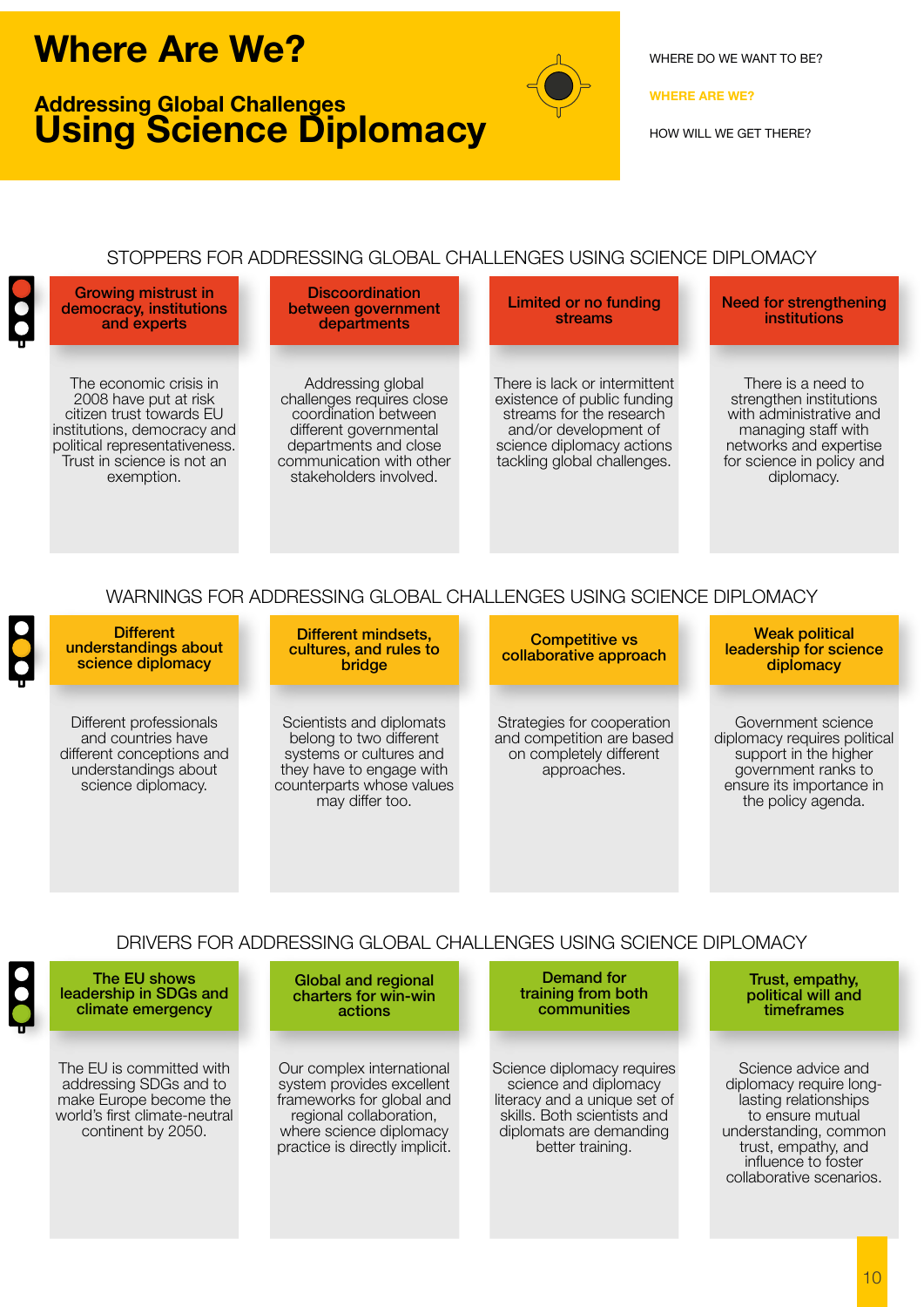# <span id="page-10-0"></span>**The Systemic Change to a EU Science Diplomacy to Address Global Challenges**



[WHERE DO WE WANT TO BE?](#page-3-0)

[WHERE ARE WE?](#page-6-0)

**HOW WILL WE GET THERE?**

The **EU is in a unique position to lead a science diplomacy approach to address global challenge**s. However, the complexity of the issues that need to be tackled, the many different stakeholders in place, governance levels and the slow pace at which institutions and people are adapting to the new paradigm, all may be hampering a timely, holistic response to these challenges.

We call at **triggering a systemic change in the EU governance of science, diplomacy, and**  **science diplomacy** that aligns and maximizes impact of everyone's efforts towards addressing global challenges.

For a systemic change to happen, **this report proposes a set of policy recommendations focused on an integrative transformation** that takes into account three transversal processes (learning system, integrative leadership, and change of culture) in five specific key spheres (knowledge, governance with no silos, alliances, institutions, and people).

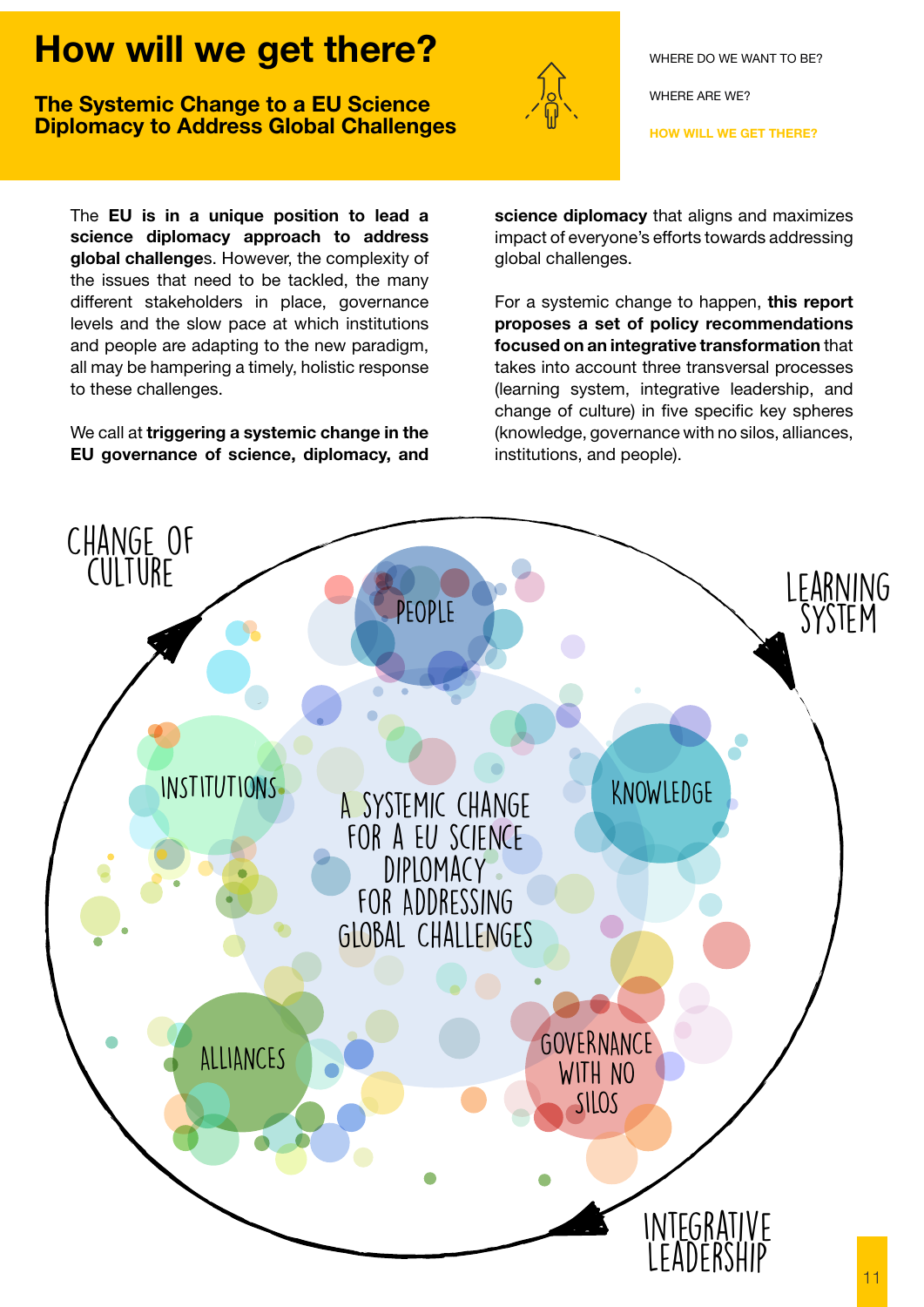<span id="page-11-0"></span>**Transversal Processes for a Systemic Change for Addressing Global Challenges**



**Three transversal processes are required to happen in five key specific spheres (knowledge, governance with no silos, alliances, institutions and people) to** foster this systemic change:

1. a reinforced EU **learning system**, in place through a wide array of science advice mechanisms and their input into the evidence-informed foreign policy making process. This learning system needs to be embedded into and supported by all the spheres of the systemic change. It will require permanent and specially dynamic science advice mechanisms for knowledge to feed the policy-making process, a governance system able to ask for, absorb and react to this knowledge, alliances in place to integrate different stakeholders into the learning system, institutions acknowledging their role in the creation of the system and dedicated and trained people in every single sphere to make the learning system happen;

2. an **integrative leadership**: being able to foster the required changes in every single sphere of this holistic approach. This leadership will need to find ways to better generate and integrate knowledge so that it is fully exploited for addressing global challenges and to find ways to break the existing governance silos currently hampering transversal approaches to global challenges. Moreover, it will need to foster creative ways of establishing alliances, lead deep institutional cultural changes and even creating hybrid or boundary institutions more flexible and adaptive to sudden changes. Finally, an integrative leadership will be needed to inspire professionals addressing global challenges and to support the development of the necessary skills, competences and career options.

3. a **change of culture**, fostering agile, adaptive, effective and permeable environments for professionals of all kinds to collaborate to address global challenges.

Scientific and foreign affairs institutions as well as government departments need better interactive spaces. New alliances require including all relevant stakeholders in the process and building new networks that do not rely on the existing bureaucratic structures. These networks link people of similar roles across existing organisational lines. For that to happen, institutions should promote awareness and a new culture for collaboration between scientists, diplomats, policy-makers, and other professionals. Lastly, new professionals in the science-policy-diplomacy interface must be trained to bring all worlds together and catalyse more interactions.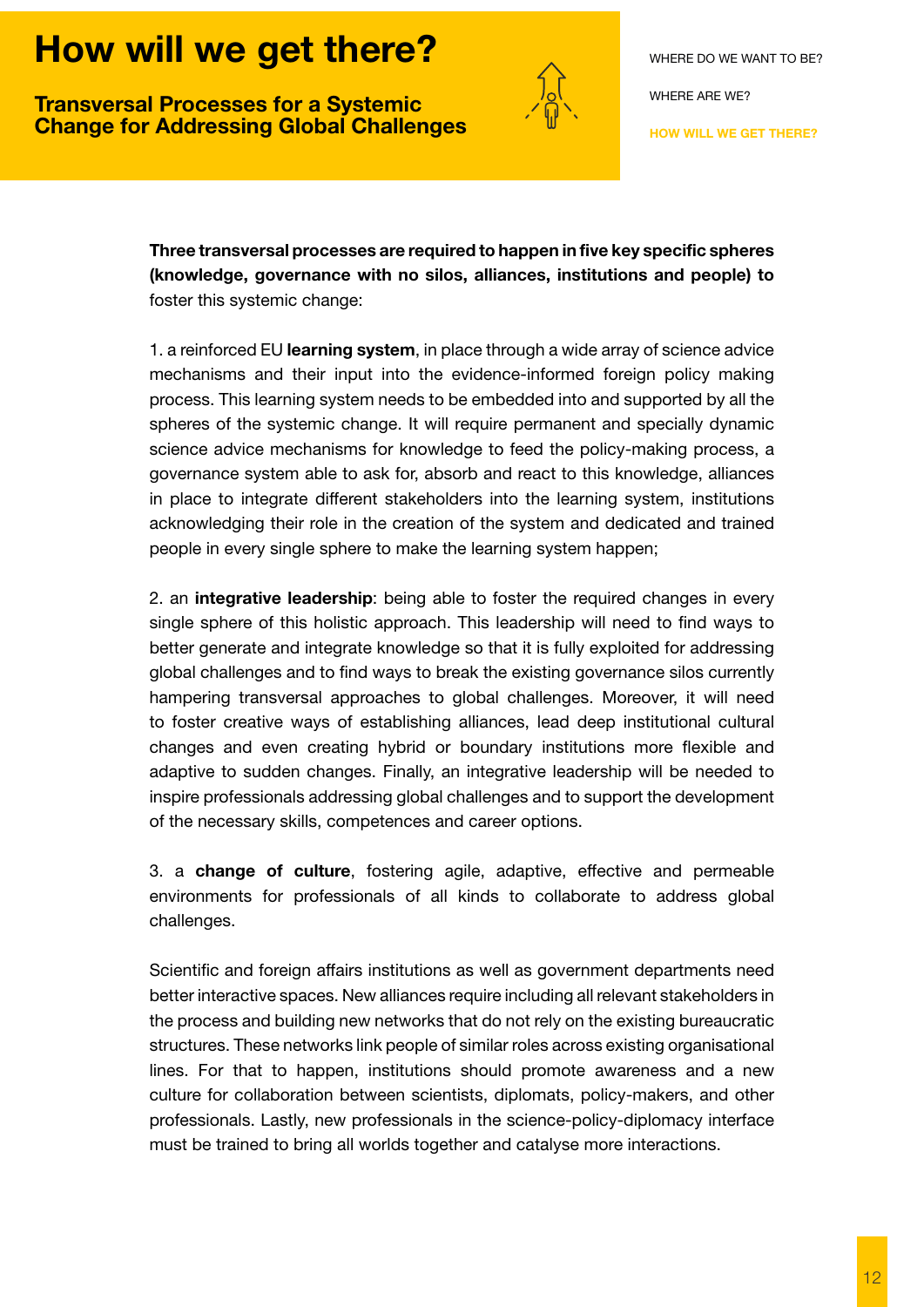<span id="page-12-0"></span>**Policy Recommendations to the EU and MS for Addressing Global Challenges via the Science Diplomacy Systemic Change** 



[WHERE ARE WE?](#page-6-0)

**[HOW WILL WE GET THERE?](#page-10-0)**

The recommendations below are part of an integrative transformation that calls for action to all stakeholders with a say in EU Science Diplomacy and to all policy levels in the EU.

### **Knowledge for Addressing Global Challenges**

The scientific and technical knowledge has a role in addressing global challenges through the use of scientific evidence in policy making by governments and diplomats.

**Recommendation 1:** Foster more interdisciplinary research around SDGs through specific calls and mission-oriented funding, ensuring a Social Sciences and Humanities (SSH) perspective is also included, and consider including science diplomacy as a research topic or impact assessment in research funding programmes.

**Recommendation 2:** Reinforce Responsible Research and Innovation, Citizen Science, Open Science and Science Advice as European science core assets that need to be promoted in the EU global strategy and MS foreign policies.

**Recommendation 3:** Share best practices for knowledge exchange in science diplomacy and policy for early-career and established researchers and diplomats.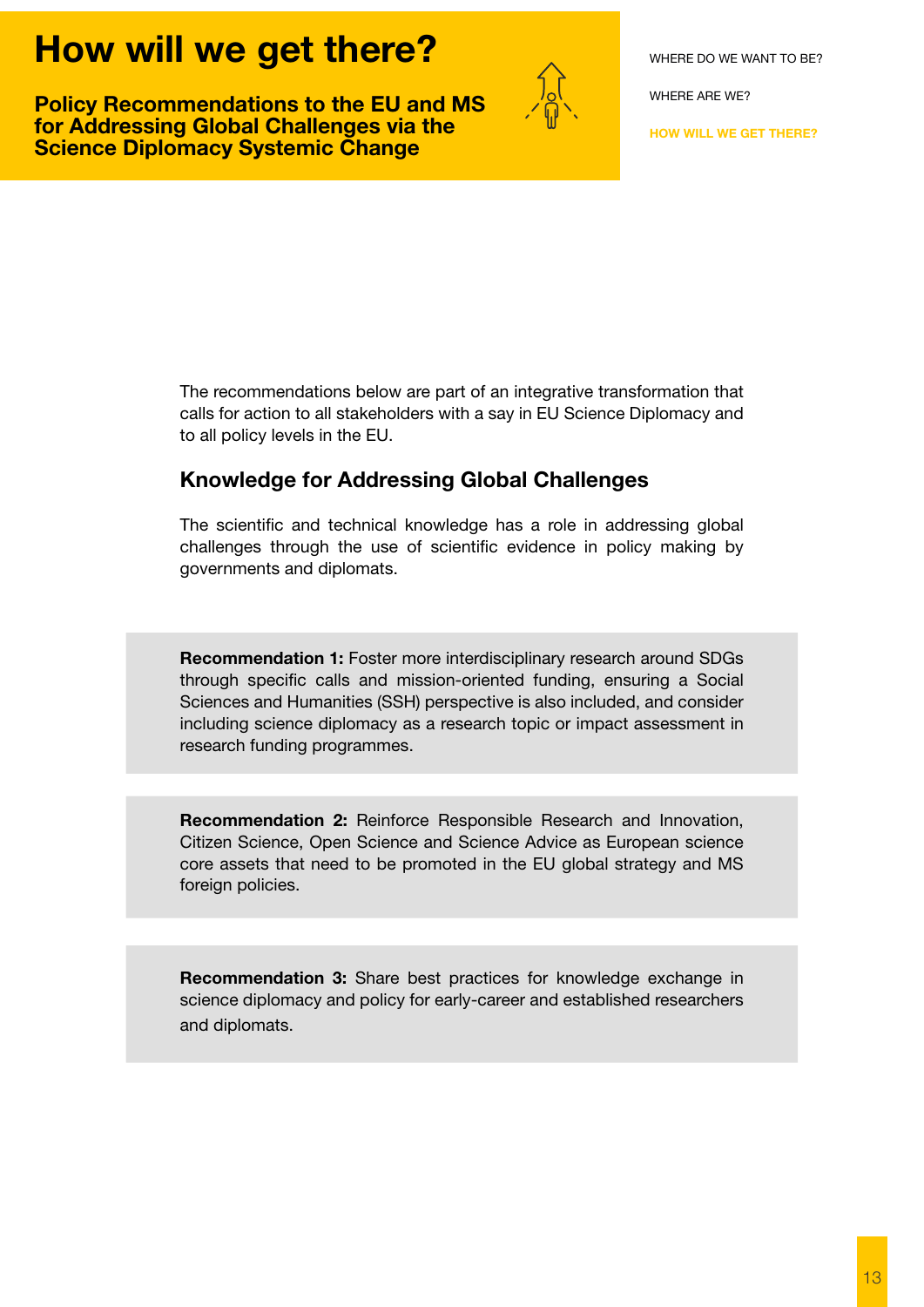<span id="page-13-0"></span>**Policy Recommendations to the EU and MS for Addressing Global Challenges via the Science Diplomacy Systemic Change**



[WHERE ARE WE?](#page-6-0)

**[HOW WILL WE GET THERE?](#page-10-0)**

# **Governance with No Silos for Addressing Global Challenges**

Global challenges are wicked problems, complex and dynamic; a new way of collaboration is thus needed in order to solve the pressing problems we face globally. There is a need for better policy-alignments to tackle the challenges we face as a society in a coordinated effort.

**Recommendation 4:** Create and strengthen hybrid institutions bridging the scientific and the diplomatic communities.

**Recommendation 5:** Improve EU integration and cooperation between MS around topics of scientific priority and geopolitical interests.

**Recommendation 6:** Improve coordination between EC and EEAS on global and multilateral challenges.

# **Alliances for Addressing Global Challenges**

A new way of collaboration is required where all international, national, regional, R&I systems, diplomatic corps and policymakers are mobilised to use knowledge, fostering transnational and transregional cooperation through networks and alliances for addressing global challenges.

Building networks that study, pilot, and support the new vision of the system is essential for establishing a lasting systemic change. These networks typically do not rely on the existing bureaucratic structure. They link people of similar roles across existing organisational lines reinforcing a change of culture in the community.

**Recommendation 7:** Foster alliances through the allocation and reallocation of research funds for global and regional priority areas.

**Recommendation 8:** Involve researchers' networks.

**Recommendation 9:** Involve citizens.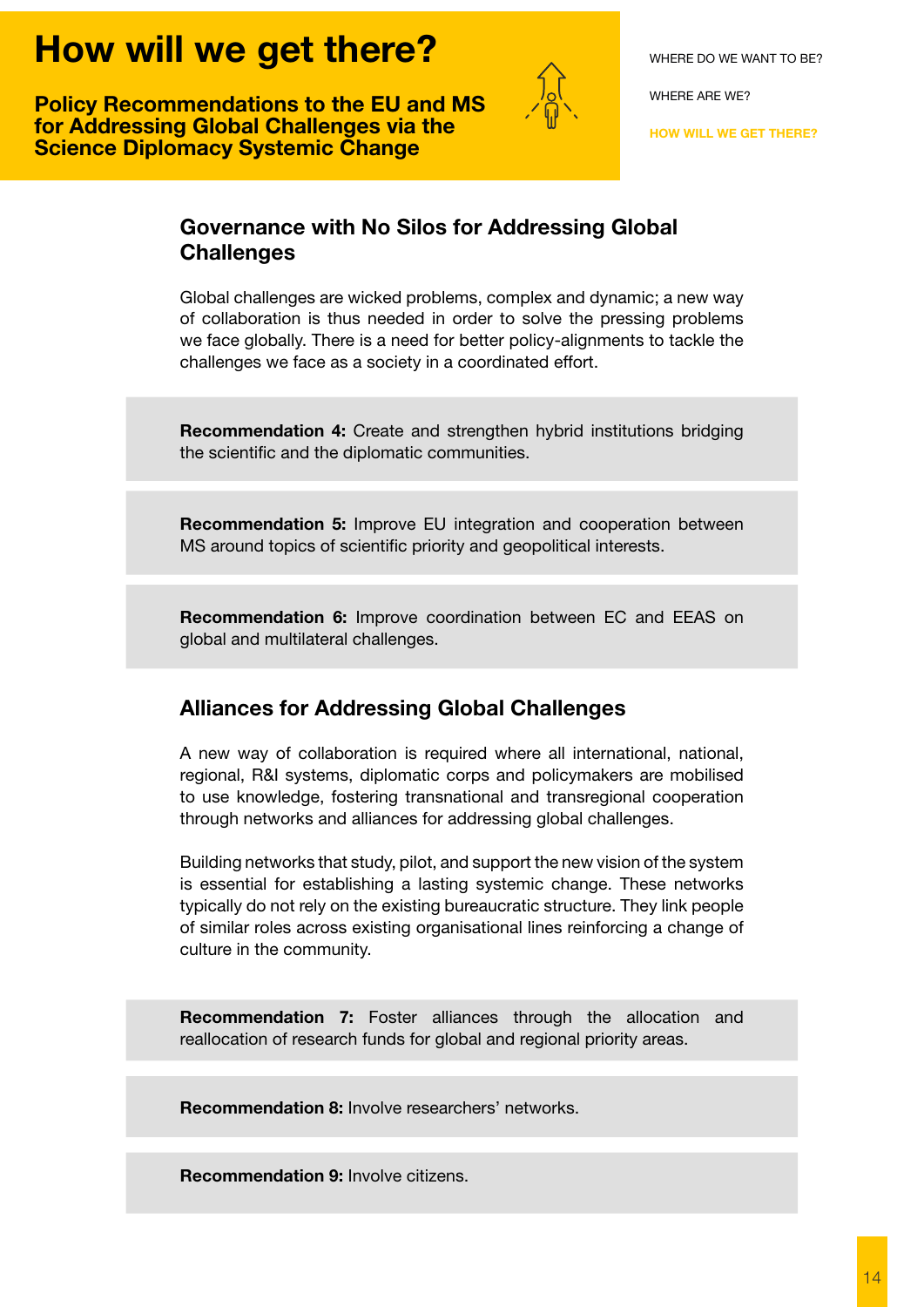<span id="page-14-0"></span>**Policy Recommendations to the EU and MS for Addressing Global Challenges via the Science Diplomacy Systemic Change**



[WHERE ARE WE?](#page-6-0)

**[HOW WILL WE GET THERE?](#page-10-0)**

### **Institutions for Addressing Global Challenges**

The design and implementation of a new model must be done in close interaction with all the relevant stakeholders in both the scientific and the diplomatic community. The barriers we are addressing have deep roots which can only be overcome through institutional changes. We advocate for an institutional cultural change leading to more agile, flexible, permeable, and adaptive institutions—in particular, research organisations, universities, and foreign affairs institutions—to better address global challenges.

**Recommendation 10:** Raise awareness of using science for global challenges and public policy in early-career and established researchers and diplomats.

**Recommendation 11:** Build knowledge-exchange interfaces.

**Recommendation 12:** Foster strategic partnerships for capacity building and SD training with other institutions.

### **People for Addressing Global Challenges**

Global challenges require a paradigmatic cultural shift in the way many professions are framed and evolved. In the  $21<sup>st</sup>$  century, scientists and diplomats need to be prepared to work in a more collaborative and interdisciplinary way. Both communities, scientists and diplomats, should be trained for a cultural change to better address global challenges, in particular SDGs.

**Recommendation 13:** Empower and train researchers and diplomats to work together to address SDGs.

**Recommendation 14:** Diversify career paths for scientists and diplomats to include professionals in knowledge brokerage.

**Recommendation 15:** Launch of a fellowship scheme for scientists to work in EC, EEAS or MS government institutions.